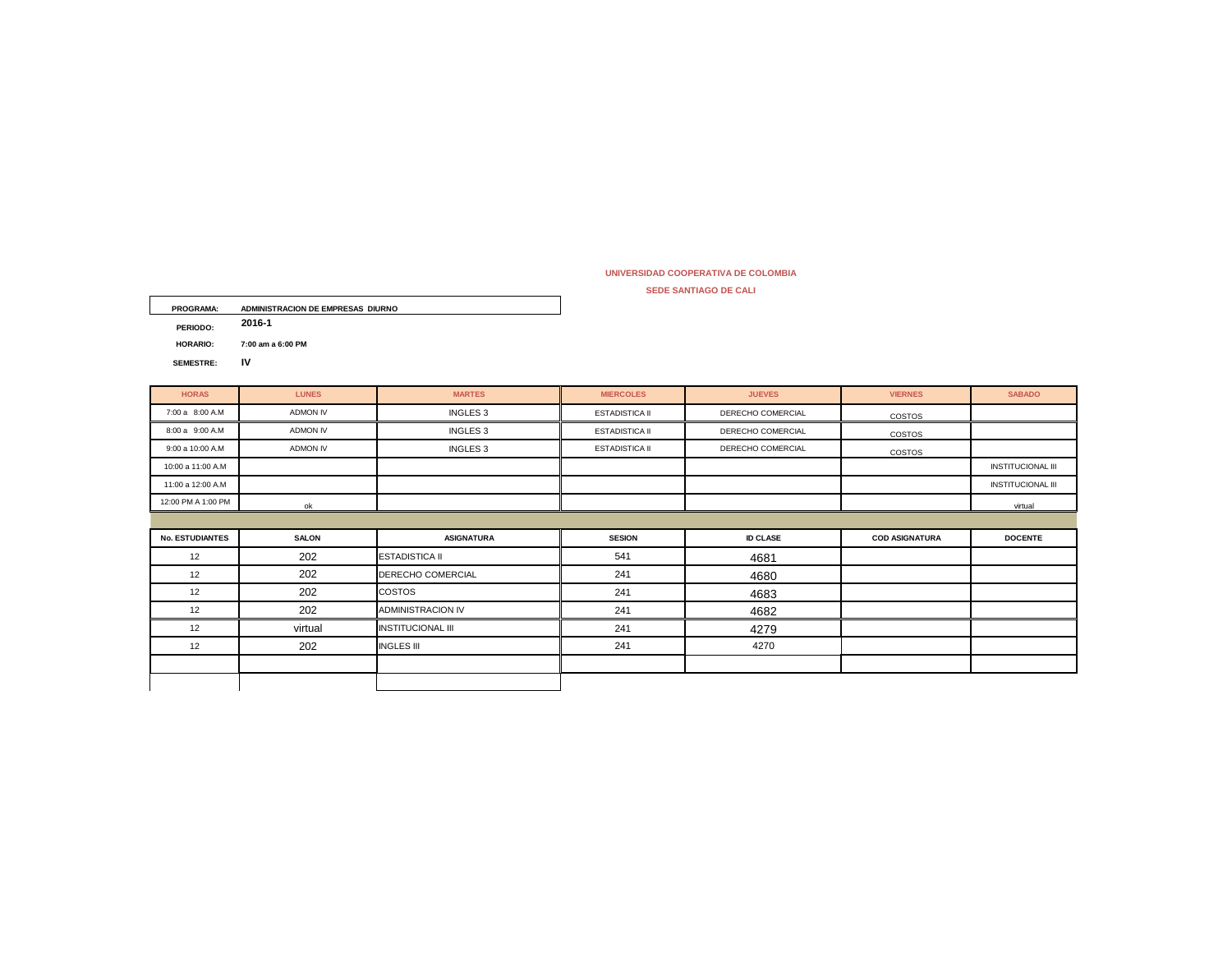## **SEDE SANTIAGO DE CALI UNIVERSIDAD COOPERATIVA DE COLOMBIA**

| <b>PROGRAMA:</b> | ADMINISTRACION DE EMPRESAS DIURNO |
|------------------|-----------------------------------|
| PERIODO:         | 2016-1                            |
| <b>HORARIO:</b>  | 7:00 AM a11:00 AM                 |
| <b>SEMESTRE:</b> | v                                 |

| <b>HORAS</b>           | <b>LUNES</b>     | <b>MARTES</b>                  | <b>MIERCOLES</b> | <b>JUEVES</b>   | <b>VIERNES</b>        | <b>SABADO</b>    |
|------------------------|------------------|--------------------------------|------------------|-----------------|-----------------------|------------------|
| 7:00 a 8:00 A.M        | <b>INGLES IV</b> | ECONOMIA COLOMBIANA            | PSICOLOG ORGANIZ | ALGEBRA LINEAL  | DERECHO LABORAL       |                  |
| 8:00 a 9:00 A.M        | <b>INGLES IV</b> | ECONOMIA COLOMBIANA            | PSICOLOG ORGANIZ | ALGEBRA LINEAL  | DERECHO LABORAL       |                  |
| 9:00 a 10:00 A.M       | <b>INGLES IV</b> | ECONOMIA COLOMBIANA            | PSICOLOG ORGANIZ | ALGEBRA LINEAL  | DERECHO LABORAL       |                  |
| 2:00 PM A 3:00 PM      |                  |                                |                  |                 |                       | MATEMAT FINANCIE |
| 3:00 PM A 4:00 PM      |                  |                                |                  |                 |                       | MATEMAT FINANCIE |
| 4:00 PM A 5:00 PM      |                  |                                |                  |                 |                       | MATEMAT FINANCIE |
|                        |                  |                                |                  |                 |                       |                  |
|                        |                  |                                |                  |                 |                       |                  |
|                        |                  |                                |                  |                 |                       |                  |
|                        |                  |                                |                  |                 |                       |                  |
| <b>No. ESTUDIANTES</b> | <b>SALON</b>     | <b>ASIGNATURA</b>              | <b>SESION</b>    | <b>ID CLASE</b> | <b>COD ASIGNATURA</b> | <b>DOCENTE</b>   |
| 13                     | 203              | <b>ALGEBRA LINEAL</b>          | 251              | 4685            |                       |                  |
| 13                     | 203              | <b>DERECHO LABORAL</b>         | 251              | 4688            |                       |                  |
| 13                     | 203              | ECONOMIA COLOMBIANA            | 251              | 4686            |                       |                  |
| 13                     | sala 306         | <b>MATEMATICAS FINANCIERAS</b> | 251              | 4704            |                       |                  |
| 13                     | 203              | PSICOLOGIA ORGANIZACIONAL      | 251              | 4687            |                       |                  |
| 13                     | 203              | INGLES IV **                   | 541              |                 |                       |                  |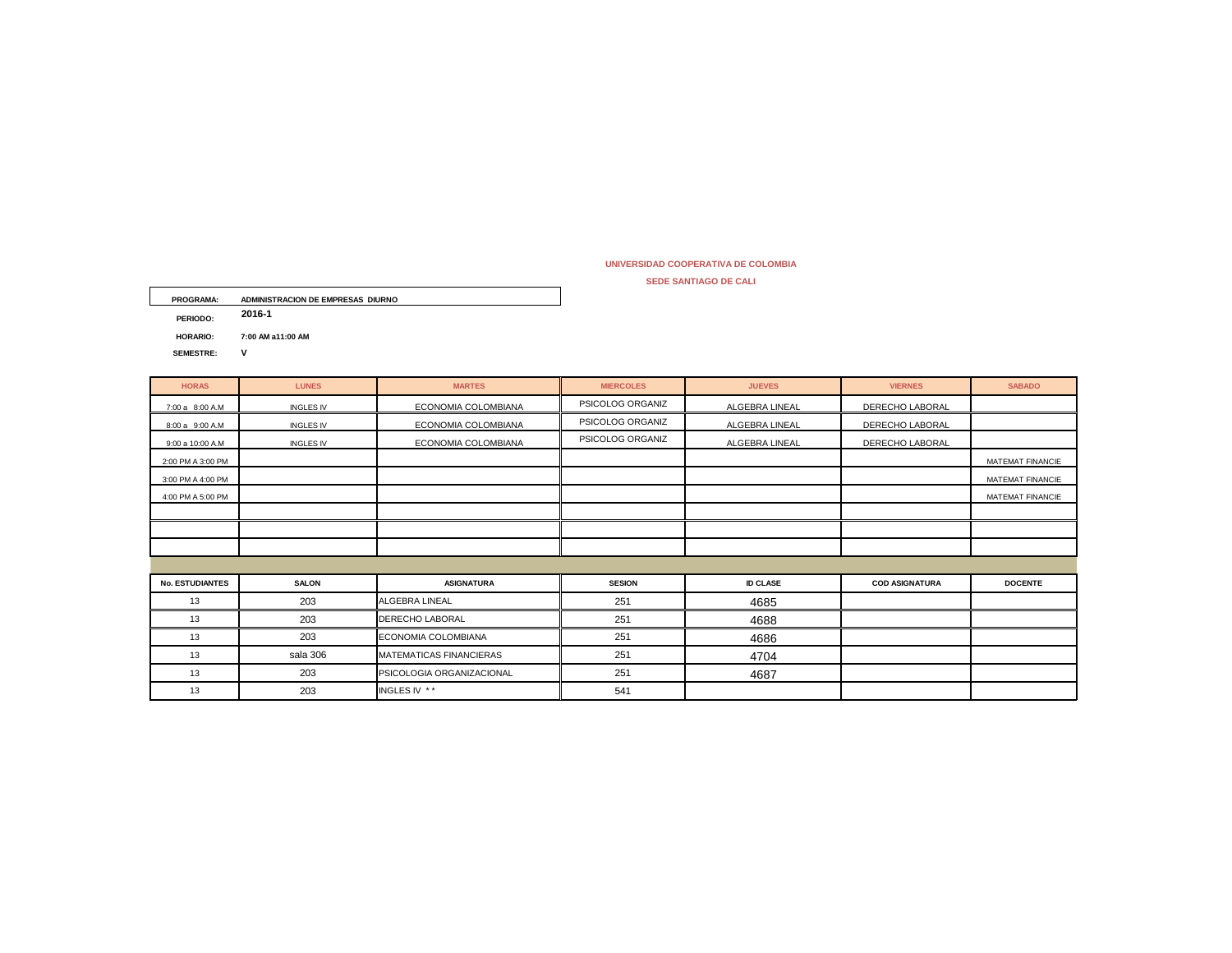## **UNIVERSIDAD COOPERATIVA DE COLOMBIA**

**SEDE SANTIAGO DE CALI**

| <b>PROGRAMA:</b> | ADMINISTRACION DE EMPRESAS DIURNO |
|------------------|-----------------------------------|
| PERIODO:         | 2016-1                            |
| HORARIO:         | 7:00 AM a11:00 AM                 |
| <b>SEMESTRE:</b> | VI                                |

| <b>HORAS</b>           | <b>LUNES</b>                  | <b>MARTES</b>                     | <b>MIERCOLES</b>               | <b>JUEVES</b>           | <b>VIERNES</b>           | <b>SABADO</b> |
|------------------------|-------------------------------|-----------------------------------|--------------------------------|-------------------------|--------------------------|---------------|
| 7:00 a 8:00 A.M        | <b>INVESTIG OPERACIONES I</b> |                                   | GERENCIA TALENTO HUMANO        | <b>FINANZAS1</b>        | <b>COMERCIO EXTERIOR</b> |               |
| 8:00 a 9:00 A.M        | <b>INVESTIG OPERACIONES I</b> |                                   | <b>GERENCIA TALENTO HUMANO</b> | <b>FINANZAS1</b>        | <b>COMERCIO EXTERIOR</b> |               |
| 9:00 a 10:00 A.M       | <b>INVESTIG OPERACIONES I</b> |                                   | <b>GERENCIA TALENTO HUMANO</b> | <b>FINANZAS1</b>        | <b>COMERCIO EXTERIOR</b> |               |
| 10:20 a 11:00 A.M      |                               | DESARROLLO EMPRESARIAL COLOMBIANO |                                |                         |                          |               |
| 11:00 a 12:00 A.M      |                               | DESARROLLO EMPRESARIAL COLOMBIANO |                                |                         |                          |               |
| 2:00 PM A 3:00 PM      |                               |                                   |                                |                         |                          | ELECTIVA II   |
| 3:00 PM A 4:00 PM      |                               |                                   |                                |                         |                          | ELECTIVA II   |
| 5:00 PM A 5:00 PM      |                               |                                   |                                |                         |                          |               |
| 7:00 PM A 8:00 PM      |                               |                                   |                                |                         |                          |               |
| 8:00 PM A 9:00 PM      |                               |                                   |                                | <b>INSTITUCIONAL IV</b> |                          |               |
| 7:00 PM A 8:00 PM      |                               |                                   |                                | <b>INSTITUCIONAL IV</b> |                          |               |
| 8:00 PM A 9:00 PM      |                               |                                   |                                |                         |                          |               |
|                        |                               |                                   |                                |                         |                          |               |
| <b>No. ESTUDIANTES</b> | <b>SALON</b>                  | <b>ASIGNATURA</b>                 | <b>SESION</b>                  | <b>ID CLASE</b>         | <b>COD ASIGNATURA</b>    |               |
| 14                     | 201                           | COMERCIO EXTERIOR                 | 261                            | 4700                    |                          |               |
| 14                     | <b>SALA 302</b>               | <b>FINANZAS I</b>                 | 261                            | 4699                    |                          |               |
| 14                     | 201                           | DESARROLLO EMPRES COLOMBIANO      | 261                            | 4697                    |                          |               |
| 14                     | 201                           | <b>INVESTIG OPERACIONES I</b>     | 261                            | 4689                    |                          |               |
| 14                     | 201                           | GERENCIA TALENTO HUMANO           | 261                            | 4698                    |                          |               |
| 14                     | 201                           | <b>ELECTIVA II</b>                | 572                            | 4654                    |                          |               |
| 14                     | 401                           | <b>INSTITUCIONAL IV</b>           | 562                            | 4653                    |                          |               |